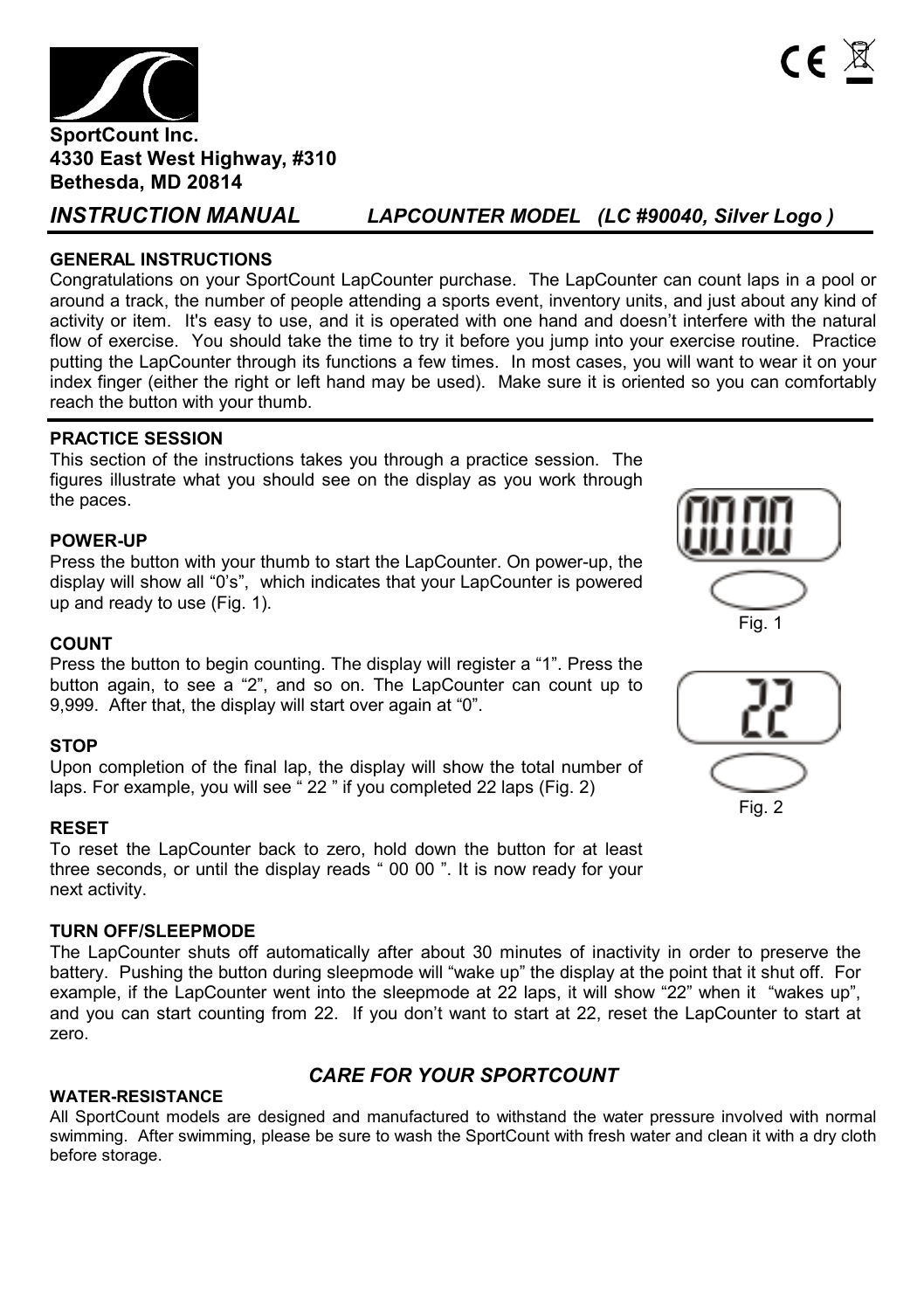#### **TEMPERATURE**

Do not leave your SportCount under direct sunlight or in very high temperatures for a long time, or the display may darken. Do not leave your SportCount in very low temperatures as this may cause a slight time loss or gain. In both cases, the above conditions will be corrected when the SportCount returns to normal temperature.

#### **SHOCKS**

Be careful not to drop your SportCount or hit it against hard surfaces as it may cause mechanical damage.

#### **STATIC ELECTRICITY**

The integrated circuit in your SportCount can be affected by static electricity. Avoid touching electronic devices, and be careful of clothing made of synthetic materials in dry weather that might create a strong static shock,

#### **CHEMICALS**

Do not expose your SportCount to solvents such as gasoline and alcohol, spray of cosmetics, cleaners, paints, etc., as they may cause damage to the SportCount.

#### **BATTERY CHANGE**

When the display becomes dim or turned off, battery replacement is necessary. We recommend you to go to a qualified technician or contact SportCount Inc. Replace with Lithium battery CR2016 or equivalent.

#### **LIMITED ONE YEAR WARRANTY**

Your SportCount is warranted to be free from defects in material and workmanship for a period of one year from the date of purchase except as specified below. Within the warranty period, your SportCount will either be repaired at the Service Center or, at our discretion, replaced with a new or refurbished SportCount. This warranty does NOT cover the battery, crystal, or band. Warranty service will not be provided if:

- there was damage while in the possession of the consumer not resulting from a defect of manufacture
- there was damage caused by tampering with or opening the SportCount or by other than normal use

### **SERVICE OR REPAIR**

If your SportCount requires a service or repair, pack it securely and send it to:

**SportCount Service Center 4330 East West Highway, Suite 310 Bethesda, MD 20814**

CALIFORNIA USA ONLY This Parchizrate warning applies only to primary<br>CRIMangaress Dicoide) Litrium coin cells said or distributed ONLY in California USA "Perchlorate Material-special handling may apply<br>See www.dtec.ca.gov/tracantouswa-sterperchlorate."

#### **QUESTIONS?**

Contact SportCount Customer Service at (301) 961-5940 or by email at **info@sportcount.com**. You can also find useful information at the Website: **www.sportcount.com**

#### **OTHER SPORTCOUNT MODELS**

SportCount makes a number of different models that offer different counting and timing features to suit different applications and needs. They are all of similar size and can fit on your finger. Please review the chart below to see the different models and features:

| <b>Features</b>       | Stop<br>Watch | Lap<br>Counter | <b>LCT</b>  | Chrono<br>200 | Velo-X     | Count<br>Down |
|-----------------------|---------------|----------------|-------------|---------------|------------|---------------|
| Accent color          | <b>YELLOW</b> | <b>SILVER</b>  | <b>BLUE</b> | <b>RED</b>    | <b>RED</b> | <b>ORANGE</b> |
| Product number        | 90030         | 90040          | 90010       | 90002         | 90005      | 90050         |
| Hands-free            |               |                |             |               |            |               |
| Water-resist. 50m     |               |                |             |               |            |               |
| Accurate 1/100 sec    |               |                |             |               |            |               |
| Counts up to 999      |               |                |             |               |            |               |
| Counts up to 9,999    |               |                |             |               |            |               |
| Elapsed time          |               |                |             |               |            |               |
| Split times           |               |                |             |               |            |               |
| Fastest, slowest, avg |               |                |             |               |            |               |
| Pause ability         |               |                |             |               |            |               |